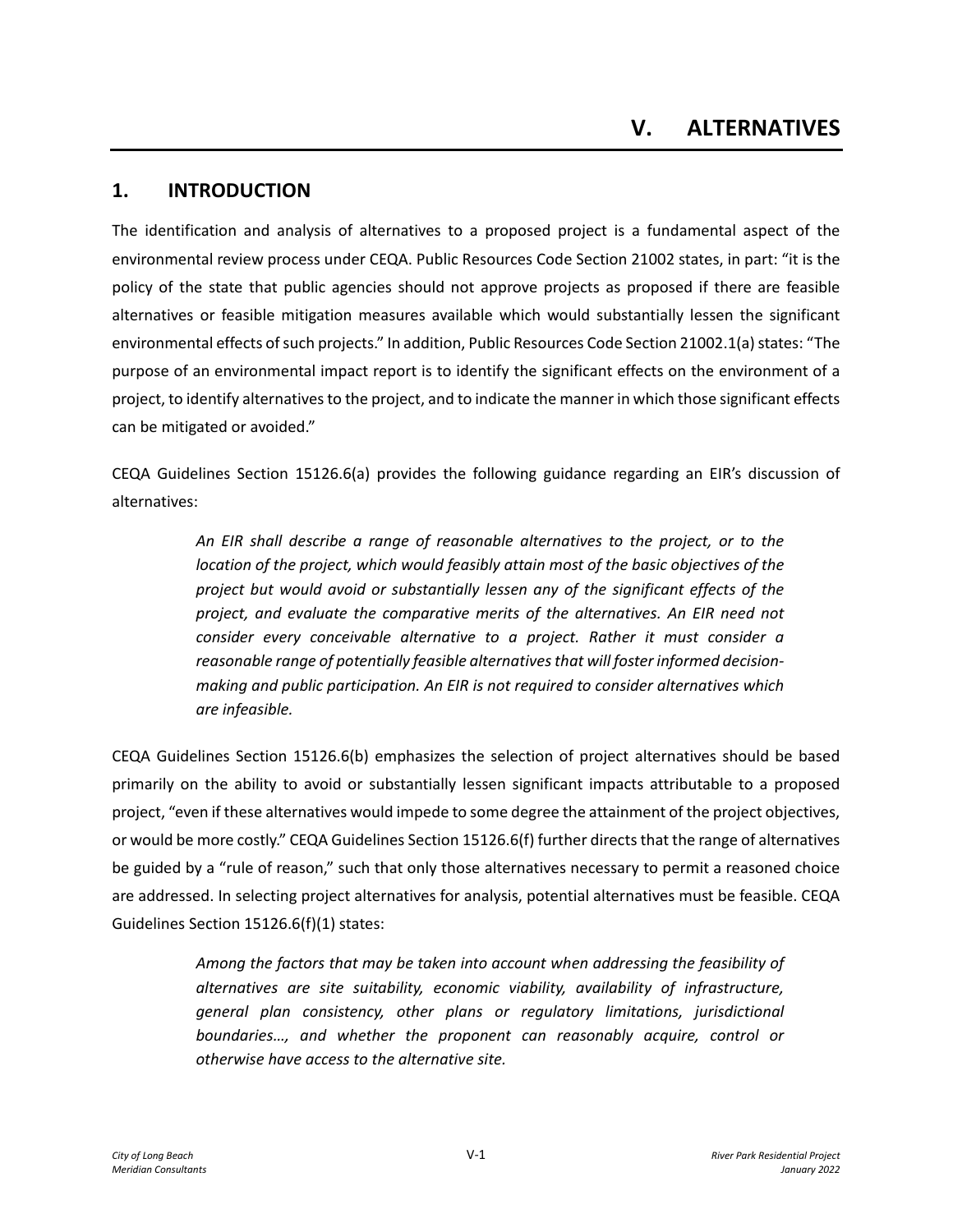Beyond these factors, CEQA Guidelines Section 15126.6(e) requires the analysis of a "no project" alternative and CEQA Guidelines Section 15126.6(f)(2) requires the evaluation of alternative location(s) for a proposed project, if feasible. Based on the alternatives analysis, CEQA Guidelines Section 15126.6(e)(2) requires an EIR to designate an environmentally superior alternative. If the environmentally superior alternative is the No Project Alternative, then the EIR must identify an environmentally superior alternative among the other alternatives. CEQA Guidelines Section 15126.6(d) states:

> *The EIR shall include sufficient information about each alternative to allow meaningful evaluation, analysis, and comparison with the proposed project… If an alternative would cause one or more significant effects in addition to those that would be caused by the project as proposed, the significant effects of the alternative shall be discussed, but in less detail than the significant effects of the project as proposed.*

### **2. PROJECT OBJECTIVES**

Reasonable alternatives are those that would attain most of the basic objectives of the Project. As described in **Section II**, the following objectives have been identified for the proposed Project:

Section 15124(b) of the California Environmental Quality Act (CEQA) Guidelines states that the project description shall contain "a statement of the objectives sought by the proposed project." Section 15124(b) of the CEQA Guidelines further states that "the statement of objectives should include the underlying purpose of the project."

The objectives of the Project are:

- 1. Clean up the existing hydrocarbon contamination on site, under an approved RAP by LARWQCB and under the supervision of the City's Department of Health and Human Services.
- 2. Provide additional public park space in the Wrigley Heights Neighborhood.
- 3. Develop a range of attached and detached single-family with the Long Beach Residential development standards and LBMC to assist the City in meeting the goals for housing production identified in the Housing Element of the General Plan.
- 4. Provide economically viable new housing in the Wrigley Heights neighborhood that will meaningfully contribute to addressing the housing needs for the City of Long Beach and provide housing for residents working in the nearby employment centers.
- 5. Provide a range of recreational opportunities, including neighborhood parks, pedestrian trails, and bicycle trails segregated from vehicle traffic, which connect with supporting commercial, recreational, and other public facilities, to serve as an alternative to the automobile for surrounding residential neighborhoods and to meet the recreational needs of local residents.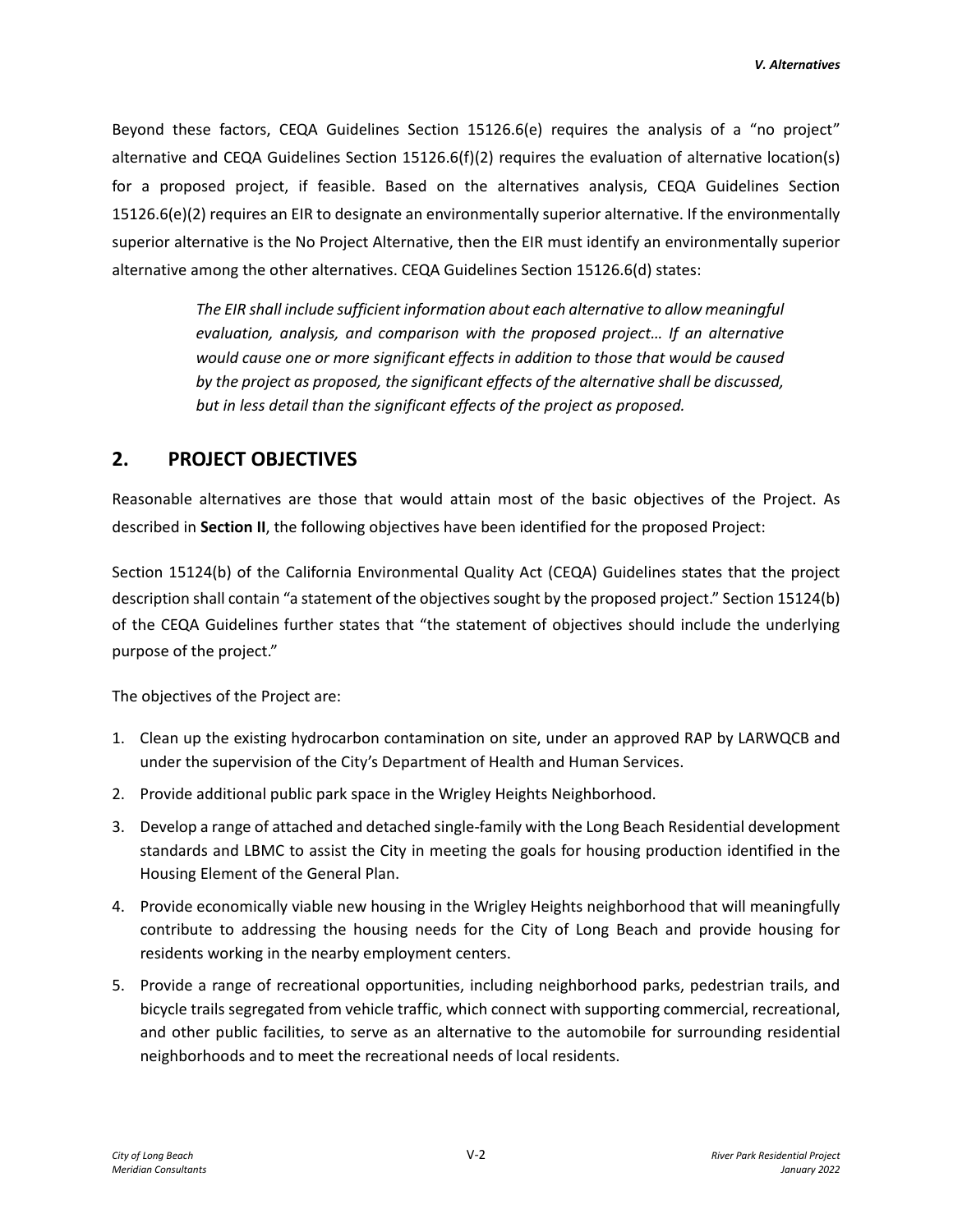- 6. Enhance the image of the community through visually attractive and high-quality development that is in scale, complements, and blends with the Wrigley Heights community and surrounding open space.
- 7. Demonstrate environmental leadership and reduce environmental impacts through the integration of sustainability features into building design and operation, in compliance with LBMC and the Long Beach General Plan Land Use Element.

### **3. ALTERNATIVES CONSIDERED AND REJECTED AS INFEASIBLE**

The range of alternatives required within an EIR is governed by the "rule of reason," under CEQA Guidelines, Section 15126.6(f), which requires an EIR to set forth only those alternatives necessary to permit a reasoned choice. An EIR need not consider every conceivable alternative to a project. An EIR need not consider an alternative with an unlikely or speculative potential for implementation or an alternative that would result in effects that cannot be reasonably ascertained.

Under CEQA Guidelines Section 15126.6(c), an EIR should identify any alternatives that were considered by the lead agency but were rejected as infeasible and briefly explain the reasons underlying the lead agency's determination. Pursuant to the CEQA Guidelines(c), the following factors may be used to eliminate alternatives from detailed consideration in an EIR: (i) the alternative's failure to meet most of the basic project objectives; (ii) the alternative's infeasibility; or (iii) the alternative's inability to avoid significant environmental impacts.

#### *Alternative Locations*

Alternative locations were rejected as infeasible. The Project Applicant has submitted a request to the City to approve development of the site that is under its ownership and control. In addition, the Project has been designed specifically for the location. Section 15126.6(f)(30 of the CEQA guidelines states that an alternative when implementation is "remote and speculative," which would be the case for an alternative site that is beyond the control of a project applicant. As such, alternative locations were rejected as infeasible.

#### *Non-residential Development*

Developing the site with alternative land uses, specifically non-residential uses, was considered as a potential alternative. For example, a previously proposal to develop the site with self-storage facility was considered by the City in 2004. However, this concept was rejected as a feasible alternative for this EIR due to failing to meet the most basic project objectives. A primary purpose of the Project is to develop housing that would assist the city in meeting its housing goals and provide additional recreational opportunities for the existing Wrigley Heights neighborhood. As stated in Section 15126.6(a) of the CEQA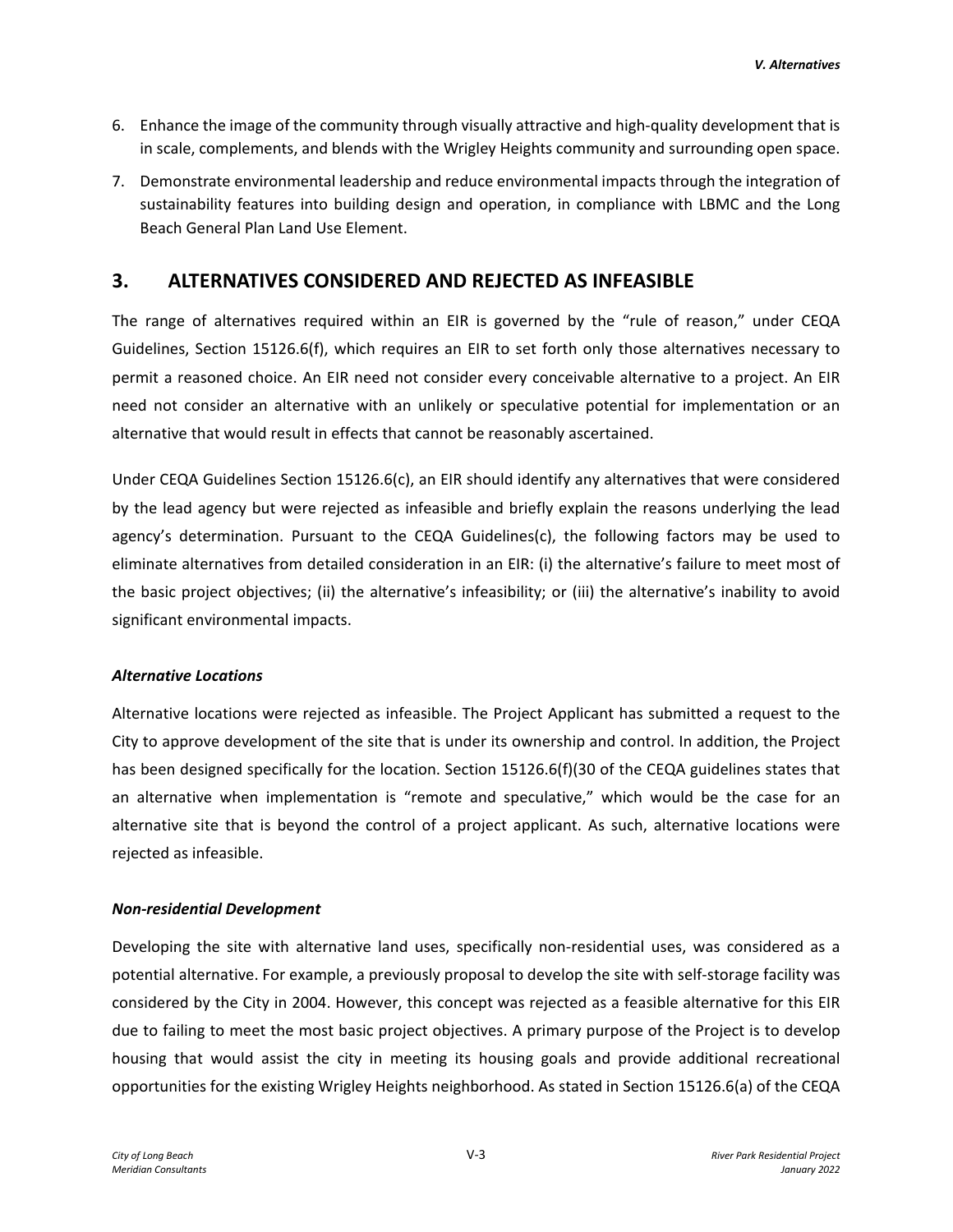Guidelines, the range of reasonable alternatives selected are those that would feasibly attain most of the basic objectives of the project. A non-residential alternative would not feasibly attain the basic objectives of the project. As such, nonresidential alternatives were not evaluated.

### **4. ALTERNATIVES EVALUATED**

The following alternatives to the Project are evaluated in this section:

- Alternative 1: No Project/No Development
- Alternative 2: Reduced Density Planned Development
- Alternative 3: Single Family Residential Neighborhood

In accordance with CEQA Guidelines Section 15126.6(d), each alternative is evaluated in sufficient detail to determine whether the overall environmental impacts would be less, similar, or greater than the corresponding impacts of the Project. As such, the focus of the evaluation is on those environmental resources for which the Project may have potential impacts. As discussed previously in this DEIR, the Project is expected to have potential significant impacts with respect to Air Quality emissions, Paleontological Resources, Construction Noise, Traffic Safety and Tribal Cultural Resources.

# **Alternative 1 – No Project Alternative**

# *Description of Alternative*

In accordance with the CEQA Guidelines, the No Project Alternative for a development project on an identifiable property consists of the circumstance under which the project does not proceed. CEQA Guidelines Section 15126.6(e)(3)(B) states "in certain circumstances, the No Project Alternative means 'no build' wherein the existing environmental setting is maintained." Accordingly, for purposes of this analysis, Alternative 1, the No Project/No Build Alternative assumes the Project would not be approved and no new development would occur within the Project Site. Therefore, the physical conditions of the Project Site would generally remain as they are today. The Project Site is located on a previous oil process water treatment site which is currently vacant and undergoing remediation. Limited vegetation exists on site. No access through Wardlow Road to the Project Site would be provided. No new construction would occur.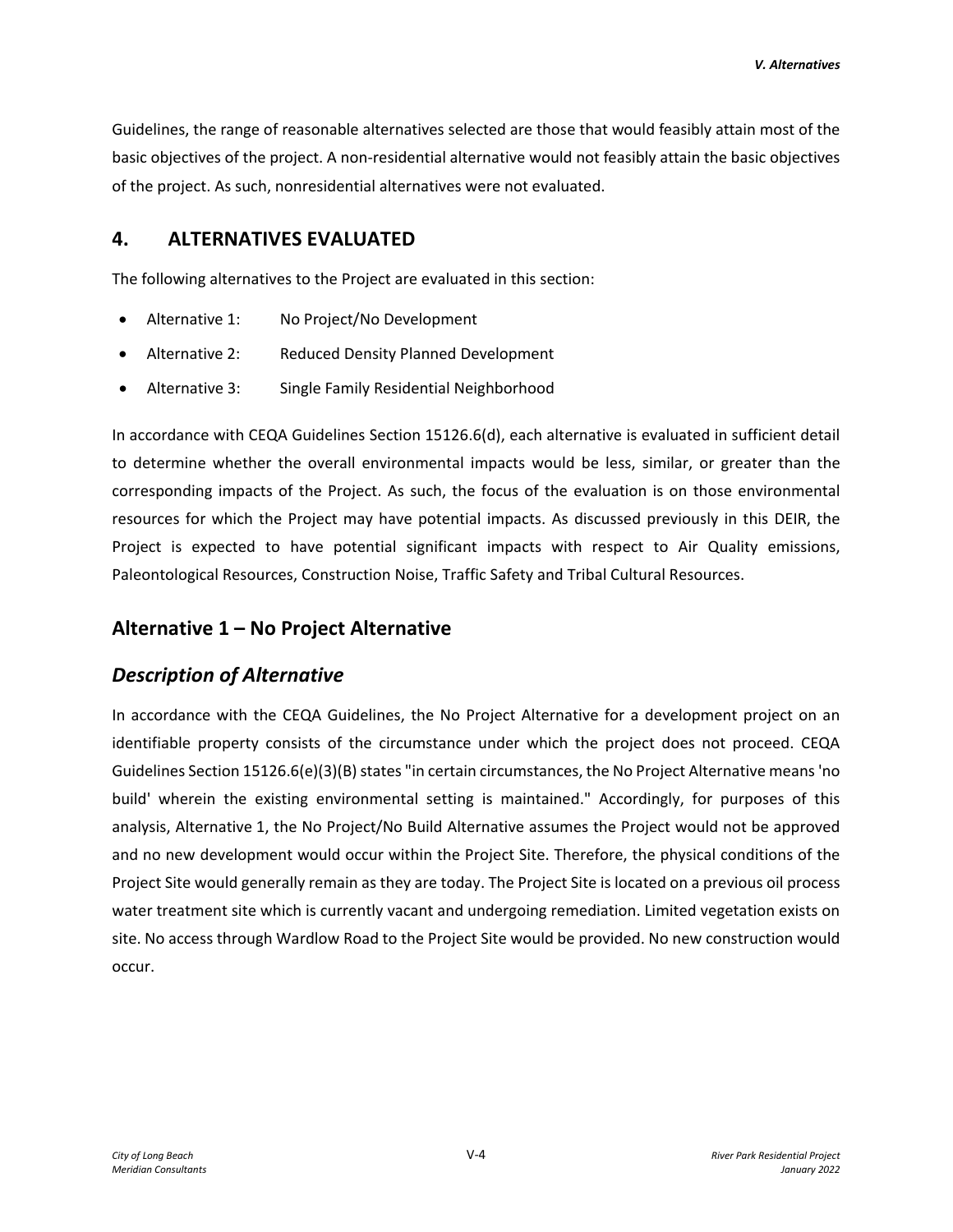# *Comparative Impacts*

### **Air Quality**

The Project would result in potentially significant impacts due to construction. Specifically, the construction emissions could result in an exceedance of daily  $NO<sub>x</sub>$  emissions, which are a function of engine exhaust from construction equipment and trucks. Under a No Project Alternative construction would not occur. As such, No Project Alternative would avoid the proposed project's potentially significant but mitigable construction-related air quality impacts.

In addition, the impact from exposure to pollutants from the adjacent freeways was identified as a potential health risk to future residents. This significant but mitigable impact would also be avoided in the absence of the Project.

### **Geology and Soils**

The potential for impacts to paleontological resources is associated with the ground disturbance during construction. As such, these impacts would be avoided under a No Project alternative. Nonetheless, following established site-specific mitigation measures, the impacts of the Project could be reduced to less than significant.

#### **Noise**

The Project would result in potentially significant impacts due to construction. Specifically, construction noise could expose the residents of Wrigley Heights to excessive noise levels. Under a No Project Alternative construction would not occur. As such, the Project's potential noise impacts would be avoided.

#### **Transportation**

The Project would have a potential impact on transportation due to the geometric design feature the driveway entrance at Wardlow Road. In a No Project Alternative, this impact would be avoided. Nonetheless, this impact can be mitigated by the installation of a traffic signal.

### **Tribal Cultural Resources**

The potential for impacts to Tribal Cultural Resources is associated with the ground disturbance during construction, which would also occur under the Reduced Density Alternative. As such, these impacts would be avoided under a No Project alternative. Nonetheless, following established site-specific mitigation measures, the impacts of the Project could be reduced to less than significant.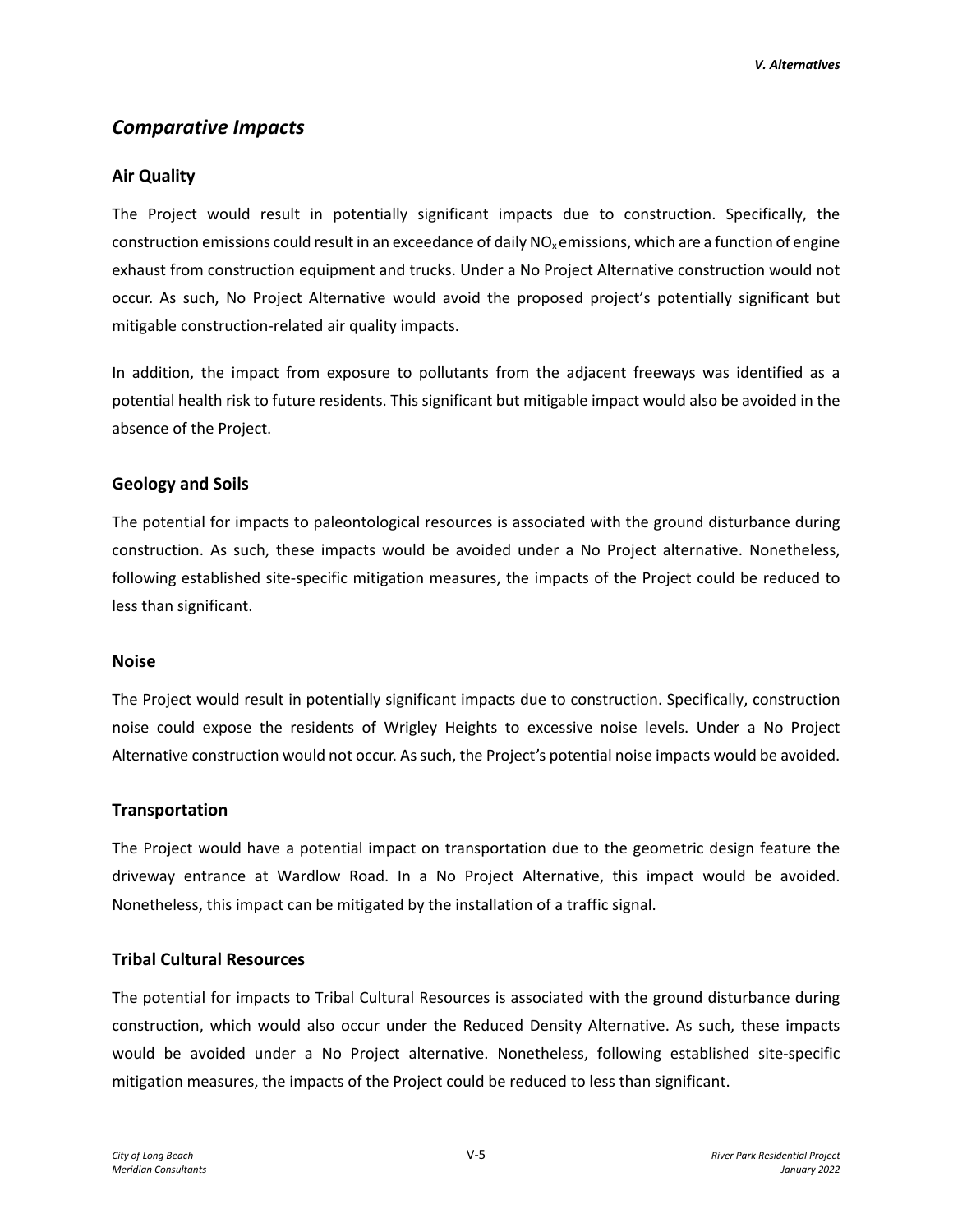*V. Alternatives*

# **Alternative 2 – Reduced Density**

# *Description of Alternative*

As an alternative planned unit development, this Alternative would consider a reduced number of units compared to the proposed Project though with an equivalent program of residential units and amenities on the 15-acres south of the existing Baker Street and a park on the 5-acre space north of Baker Street.

# *Comparative Impacts*

### **Air Quality**

The Project would result in potentially significant impacts due to construction. Specifically, the construction emissions could result in an exceedance of SCAQMD's daily significance thresholds for  $NO<sub>x</sub>$ emissions, which are a function of engine exhaust from construction equipment and trucks. In addition, the maximum daily localized emissions of  $PM<sub>2.5</sub>$  would exceed the SCAQMD LST during periods of heavy construction. As such, a reduced density alternative would result in less construction activity which could therefore reduce the level of NOx and  $PM_{2.5}$  emissions. Therefore, this alternative could result in a reduced impact as compared with the Project. However, the periods of construction which generate the high levels of NOx and PM2.5 are grading and site preparation, including remediation and even with a reduction in units, the extent of grading and site preparation would be equivalent to the Project. As such, even with fewer units, the maximum days of construction activity would be similar to that of the Project.

Furthermore, with implementation of **MM AQ-1** the regional construction-related daily emissions at the Project Site would not exceed SCAQMD's significance thresholds for any criteria pollutant.

In addition, the impact from exposure to pollutants from the adjacent freeways was identified as a potential health risk to future residents. This impact is location specific, thus a different density or configuration of residences on the site would not avoid the impact. Implementation of **MM AQ-2** would reduce these risks to a less than significant level. Similar mitigation would be expected to be applied to this Alternative.

### **Geology and Soils**

The potential for impacts to paleontological resources is associated with the ground disturbance during construction, which would also occur under the Reduced Density Alternative. Thus, the Reduced Density Alternative would not avoid or reduce significant impacts on paleontological resources. However, like the Project, following established site-specific mitigation measures, could reduce impacts to less than significant.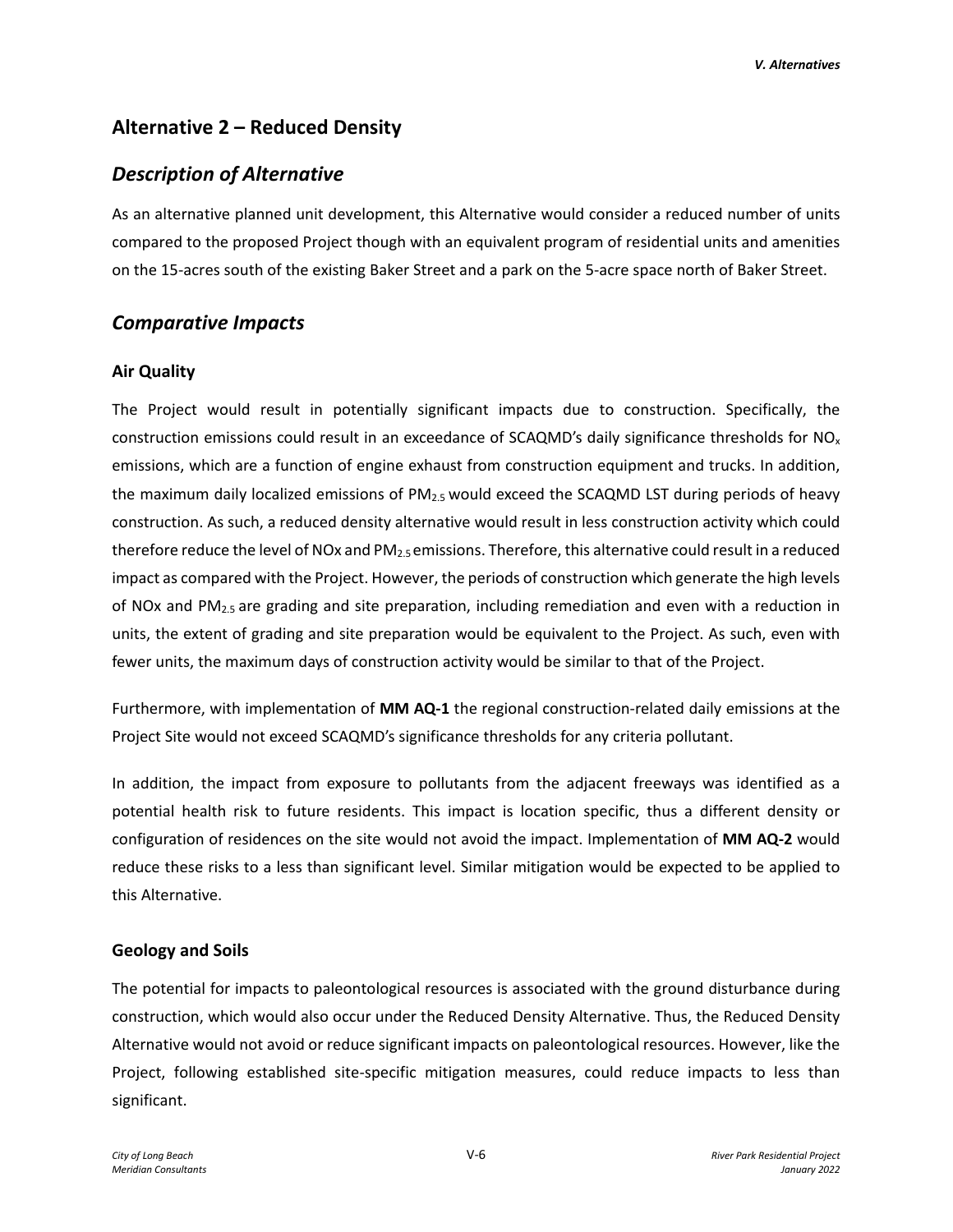#### **Noise**

The Project would result in potentially significant impacts due to construction. Specifically, construction noise could expose the residents of Wrigley Heights to excessive noise levels. While a reduced density alternative would result in less construction activity, the peak noise levels would occur during site preparation such as grading, and the physical separation from the existing residences would be the same. As such, even a reduced density alternative would likely result in significant noise impacts on nearby residents without mitigation. However, with implementation of **MM Noise-1** the impacts of the Project and the Alternative could be reduced to less than significant levels.

#### **Transportation**

The Project would have a potential impact on transportation due to the geometric design feature the driveway entrance at Wardlow Road. This impact would be mitigated by the installation of a traffic signal. A Reduced Density Alternative would be expected to include equivalent access and thus equivalent impacts and mitigation.

#### **Tribal Cultural Resources**

The potential for impacts to Tribal Cultural Resources is associated with the ground disturbance during construction, which would also occur under the Reduced Density Alternative. Thus, the Reduced Density Alternative would not avoid or reduce the significant tribal cultural resources impacts of the Project. However, like the Project, following established site-specific mitigation measures, impacts could be reduced to less than significant.

#### **Conclusion**

Under a reduce density alternative, the impacts associated with implementation of the Project could be lessened yet not avoided, as those impacts are associated with construction and access which would still occur under an alternative planned unit development. As shown discussed below this alternative would not meet the basic objectives of the project to the same degree as the Project.

### *Relationship to Project Objectives*

As shown in **Table V-1: Alternative 2 Relationship to Project Objectives**, a reduced density planned unit development would further the objectives of the Project, just to a lesser extent. A reduction in unit count would not achieve the objective of providing economically viable new housing to the same extent as the Project.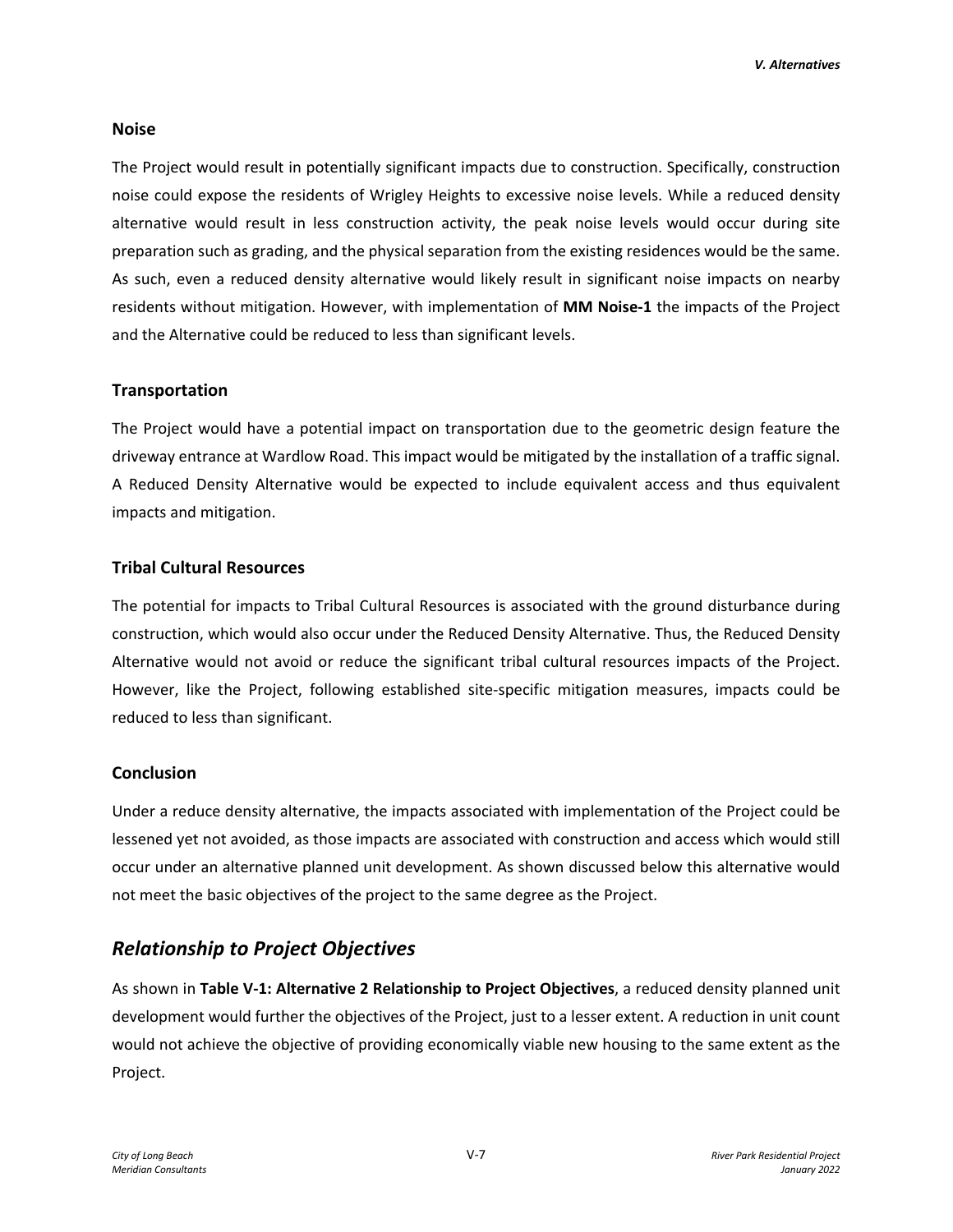# **Table V-1 Alternative 2 Relationship to Project Objectives**

| <b>Project Objective</b>                                  | Does the Alternative support the Project objectives?    |
|-----------------------------------------------------------|---------------------------------------------------------|
| Clean up the existing hydrocarbon contamination on        | Yes. Development of a reduced density planned unit      |
| site, under an approved RAP by LARWQCB and under          | development would clean up the existing hydrocarbon     |
| the supervision of the City's Department of Health and    | contamination on site in a similar manner to the        |
| Human Services.                                           | proposed Project.                                       |
| Provide additional public park space in the Wrigley       | Yes. Development of a reduced density planned unit      |
| Heights Neighborhood.                                     | development would include park space equivalent to      |
|                                                           | the Project.                                            |
| Develop a range of attached and detached single-family    | To a lesser degree. Development of a reduced density    |
| with the Long Beach Residential development               | planned unit development would include a lesser         |
| standards and LBMC to assist the City in meeting the      | number and a more limited range of residences.          |
| goals for housing production identified in the Housing    |                                                         |
| Element of the General Plan.                              |                                                         |
| Provide economically viable new housing in the Wrigley    | To a lesser degree. Development of a reduced density    |
| Heights neighborhood that will meaningfully contribute    | planned unit development would include a lesser         |
| to addressing the housing needs for the City of Long      | number and a more limited range of residences.          |
| Beach and provide housing for residents working in the    |                                                         |
| nearby employment centers.                                |                                                         |
| Provide a range of recreational opportunities, including  | Yes. Development of a reduced density planned unit      |
| neighborhood parks, pedestrian trails, and bicycle trails | development would include park space equivalent to      |
| segregated from vehicle traffic, which connect with       | the Project.                                            |
| supporting commercial, recreational, and other public     |                                                         |
| facilities, to serve as an alternative to the automobile  |                                                         |
| for surrounding residential neighborhoods and to meet     |                                                         |
| the recreational needs of local residents.                |                                                         |
| Enhance the image of the community through visually       | Yes. Development of a reduced density alternative       |
| attractive and high-quality development that is in scale, | would provide a planned unit development of similar     |
| complements, and blends with the Wrigley Heights          | visual character to the Project.                        |
| community and surrounding open space.                     |                                                         |
| Demonstrate environmental leadership and reduce           | Yes. Development of a reduced density alternative       |
| environmental impacts through the integration of          | would include equivalent design principles and features |
| sustainability features into building design and          | to the Project.                                         |
| operation, in compliance with LBMC and the Long           |                                                         |
| Beach General Plan Land Use Element.                      |                                                         |

# **Alternative 3 – Single Family Development**

# *Description of Alternative*

As an alternative to the proposed planned unit development, the site could be developed with singlefamily lots consistent with the existing Wrigley Heights neighborhood. A park would still be provided on the 5-acre space north of Baker Street. Site area would be allocated for streets that would connect with the existing neighborhood, and with landscaped biofiltration basins as buffers and stormwater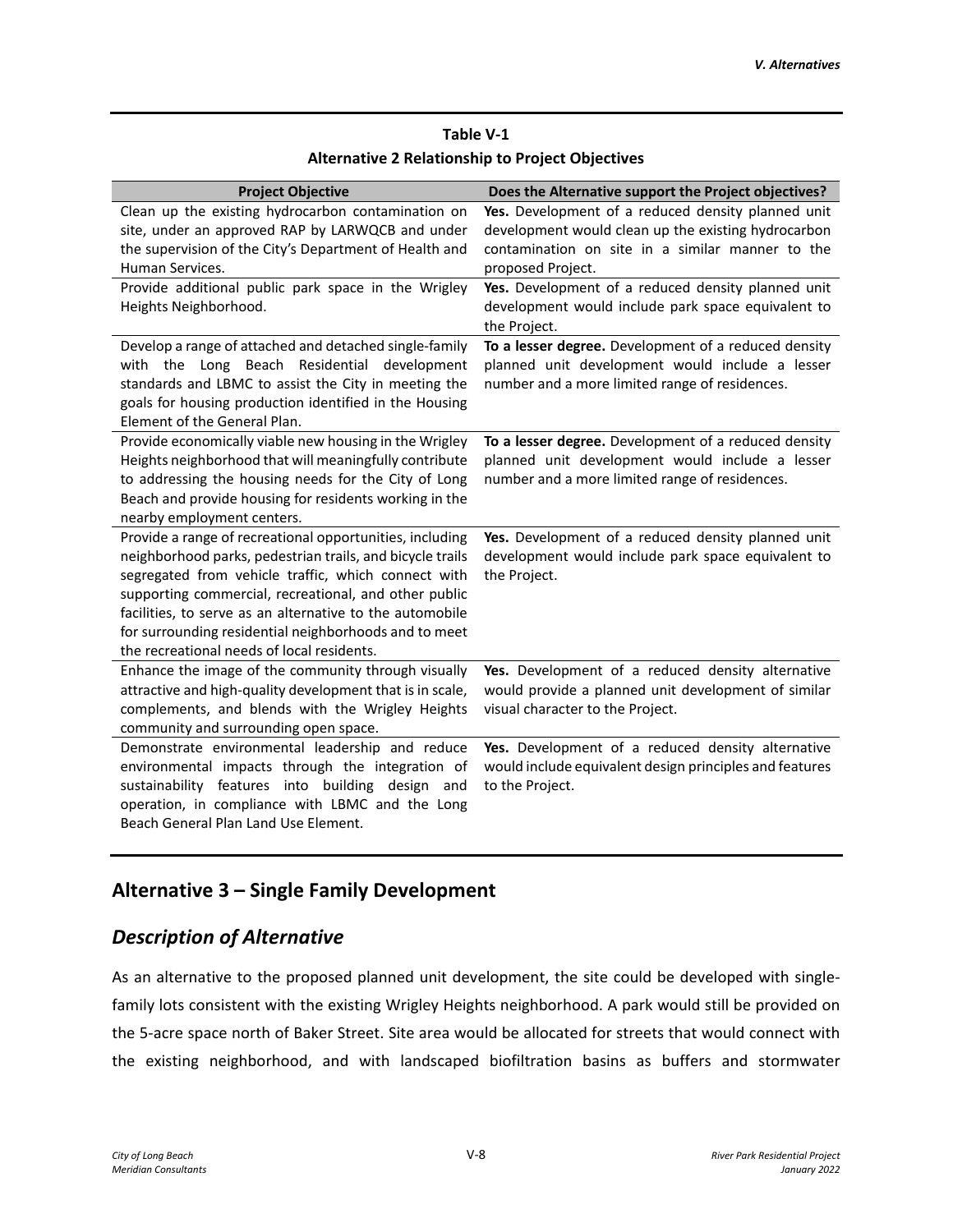management. As such, it is estimated that the site could accommodate 60 single family lots as opposed to the 226 units proposed for the Project.

### *Comparative Impacts*

### **Air Quality**

The Project would result in potentially significant impacts due to construction. Specifically, the construction emissions could result in an exceedance of daily  $NO<sub>x</sub>$  emissions, which are a function of engine exhaust from construction equipment and trucks. In addition, the maximum daily localized emissions of PM<sub>2.5</sub> would exceed the SCAQMD LST during periods of heavy construction. As such, a Single-Family alternative would result in less construction activity which would therefore reduce the level of NOx and PM<sub>2.5</sub> emissions. Therefore, this alternative could reduce a significant impact associated with this Project. However, the periods of construction which generate the high levels of NOx and  $PM_{2.5}$  are grading and site preparation, including remediation and even with a reduction in units, the extent of grading and site preparation would be equivalent to the Project. As such, even with fewer units, the maximum days of construction activity would be similar to that of the Project.

Furthermore, with implementation of **MM AQ-1** the regional construction-related daily emissions at the Project Site would not exceed SCAQMD's significance thresholds for any criteria pollutant. In addition, the impact from exposure to pollutants from the adjacent freeways was identified as a potential health risk to future residents. This impact is location specific, thus a different density or configuration of residences on the site would not avoid the impact. Implementation of **MM AQ-2** would reduce these risks to a less than significant level. Similar mitigation would be expected to be applied to this Alternative.

#### **Geology and Soils**

The potential for impacts to paleontological resources is associated with the ground disturbance during construction, which would also occur under the Single-Family Alternative. Thus, the Single-Family Alternative would not avoid or reduce significant impacts on paleontological resources. However, like the Project, following established site-specific mitigation measures, could reduce impacts to less than significant.

#### **Noise**

The Project would result in potentially significant impacts due to construction. Specifically, construction noise could expose the residents of Wrigley Heights to excessive noise levels. While a reduced density alternative would result in less construction activity, the peak noise levels would occur during site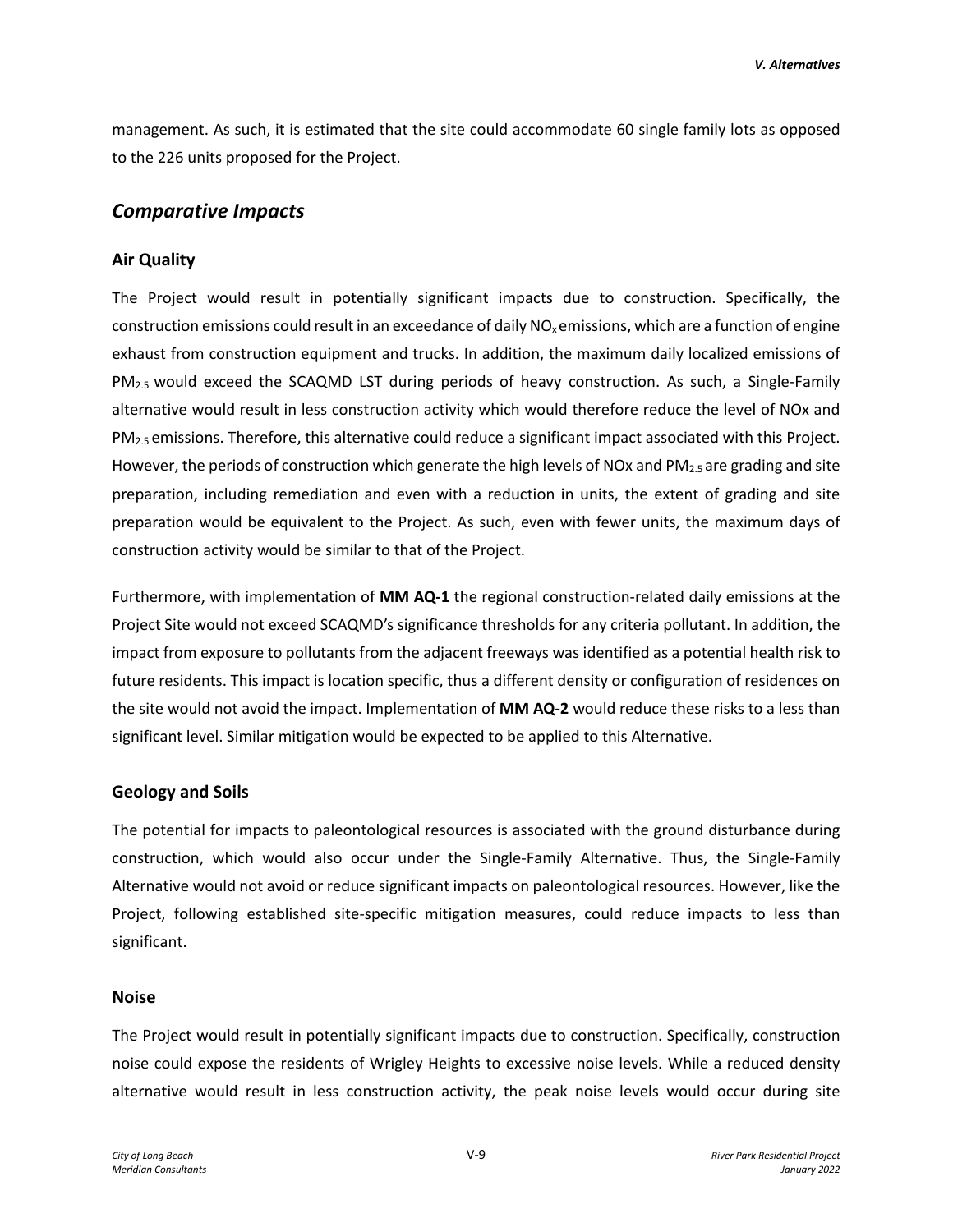preparation such as grading, and the physical separation from the existing residences would be the same. As such, even a Single-Family alternative would likely result in significant noise impacts on nearby residents without mitigation. However, with implementation of **MM Noise-1** the impacts of the Project and the Alternative could be reduced to less than significant levels.

### **Transportation**

The Project would have a potential impact on transportation due to the geometric design feature the driveway entrance at Wardlow Road. This impact would be mitigated by the installation of a traffic signal. The circulation for a Single-Family Alternative could be integrated into the existing Wrigley Heights neighborhood and utilize the existing signalized intersection of Wardlow Road and Magnolia Avenue as the point of access. This could avoid the potential impact of access directly onto Wardlow Road, though would increase traffic through the existing neighborhood. However, it should be noted that the potential impact of the Project's access to Wardlow road would be mitigated by the installation of a traffic signal.

### **Tribal Cultural Resources**

The potential for impacts to Tribal Cultural Resources is associated with the ground disturbance during construction, which would also occur under the Single-Family Alternative. Thus, the Single-Family Alternative would not avoid or reduce the significant tribal cultural resources impacts of the Project. However, like the Project, following established site-specific mitigation measures, impacts could be reduced to less than significant.

#### **Conclusion**

Under a single-family alternative, most of the impacts associated with implementation of the Project could be lessened yet not avoided, as those impacts are associated with construction. The potential safety impact of an access point on Wardlow Road would be avoided, though with an increase of traffic within the Wrigley Heights neighborhood. As shown discussed below this alternative would not meet the basic objectives of the project to the same degree as the Project.

# *Relationship to Project Objectives*

As shown in **Table V-2: Alternative 3 Relationship to Project Objectives**, a single-family development would further the objectives of the Project to a lesser extent. The reduction in housing units would not achieve the objective of providing economically viable new housing to the same extent as the Project.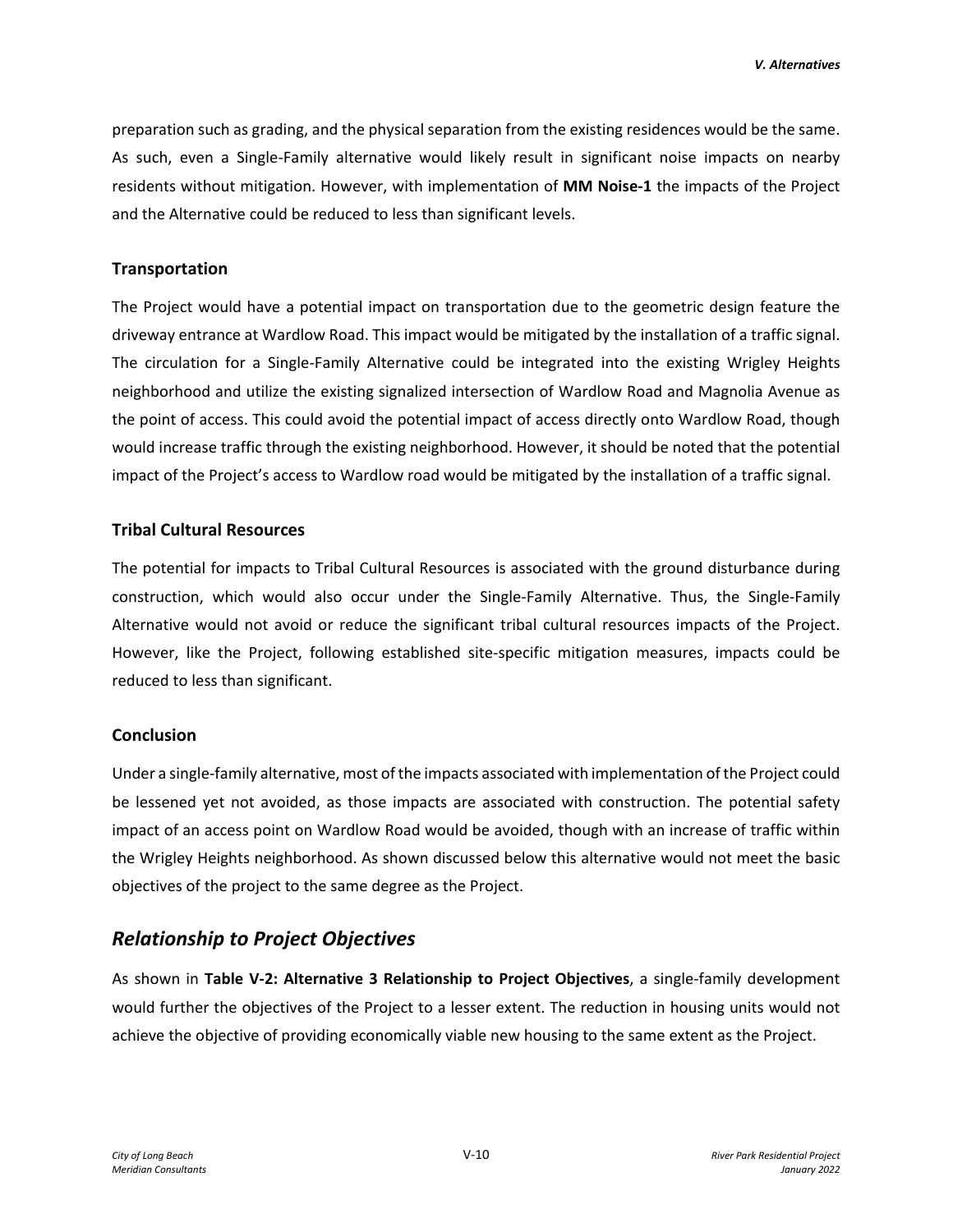#### **Table V-2**

#### **Alternative 3 Relationship to Project Objectives**

| <b>Project Objective</b>                                                                                                                                                                                                                                                                                                                     | Does the Alternative support the Project objectives?                                                                                       |
|----------------------------------------------------------------------------------------------------------------------------------------------------------------------------------------------------------------------------------------------------------------------------------------------------------------------------------------------|--------------------------------------------------------------------------------------------------------------------------------------------|
| Clean up the existing hydrocarbon contamination on                                                                                                                                                                                                                                                                                           | Yes. Development of a single-family development                                                                                            |
| site, under an approved RAP by LARWQCB and under                                                                                                                                                                                                                                                                                             | would clean up the existing hydrocarbon contamination                                                                                      |
| the supervision of the City's Department of Health and                                                                                                                                                                                                                                                                                       | on site in a similar manner to the proposed Project.                                                                                       |
| Human Services.                                                                                                                                                                                                                                                                                                                              |                                                                                                                                            |
| Provide additional public park space in the Wrigley<br>Heights Neighborhood.                                                                                                                                                                                                                                                                 | Yes. Development of a single-family development<br>would include park space equivalent to the Project.                                     |
| Develop a range of attached and detached single-family<br>with the Long Beach Residential<br>development<br>standards and LBMC to assist the City in meeting the<br>goals for housing production identified in the Housing<br>Element of the General Plan.                                                                                   | To a lesser degree. Development of a single-family<br>development would include a lesser number and a<br>more limited range of residences. |
| Provide economically viable new housing in the Wrigley<br>Heights neighborhood that will meaningfully contribute<br>to addressing the housing needs for the City of Long<br>Beach and provide housing for residents working in the<br>nearby employment centers.                                                                             | To a lesser degree. Development of a single-family<br>development would include a lesser number and a<br>more limited range of residences. |
| Provide a range of recreational opportunities, including                                                                                                                                                                                                                                                                                     | Yes. Development of a single-family development                                                                                            |
| neighborhood parks, pedestrian trails, and bicycle trails<br>segregated from vehicle traffic, which connect with<br>supporting commercial, recreational, and other public<br>facilities, to serve as an alternative to the automobile<br>for surrounding residential neighborhoods and to meet<br>the recreational needs of local residents. | would include park space equivalent to the Project.                                                                                        |
| Enhance the image of the community through visually<br>attractive and high-quality development that is in scale,<br>complements, and blends with the Wrigley Heights<br>community and surrounding open space.                                                                                                                                | Yes. Development of a single-family development<br>would provide development for a similar scale to the<br>Wrigley Heights neighborhood.   |
| Demonstrate environmental leadership and reduce<br>environmental impacts through the integration of<br>sustainability features into building design and<br>operation, in compliance with LBMC and the Long<br>Beach General Plan Land Use Element.                                                                                           | Yes. Development of a reduced density alternative<br>would include equivalent design principles and features<br>to the Project.            |

# **5. ENVIRONMENTALLY SUPERIOR ALTERNATIVE**

CEQA Guidelines Section 15126.6(e)(2) requires that an EIR identify an environmentally superior alternative among the alternatives evaluated. If the "no project" alternative is the environmentally superior alternative, the EIR must identify another environmentally superior alternative among the remaining alternatives.

As shown in **Table V-3: Comparison of Alternative Impacts to the Proposed Project,** the Single-Family Alternative would avoid the potential traffic impact of the Project by connecting to the exiting neighborhood streets of Wrigley Heights. As such, it would be an environmentally superior alternative. However, because the Single-Family Alternative would result in a substantial reduction in the number of units developed, it would meet the project objectives to a lesser degree. Furthermore, the potentially significant impacts of the Project can all be lessened to a less than significant level through mitigation measures and still meet the Project's objectives to the full extent possible.